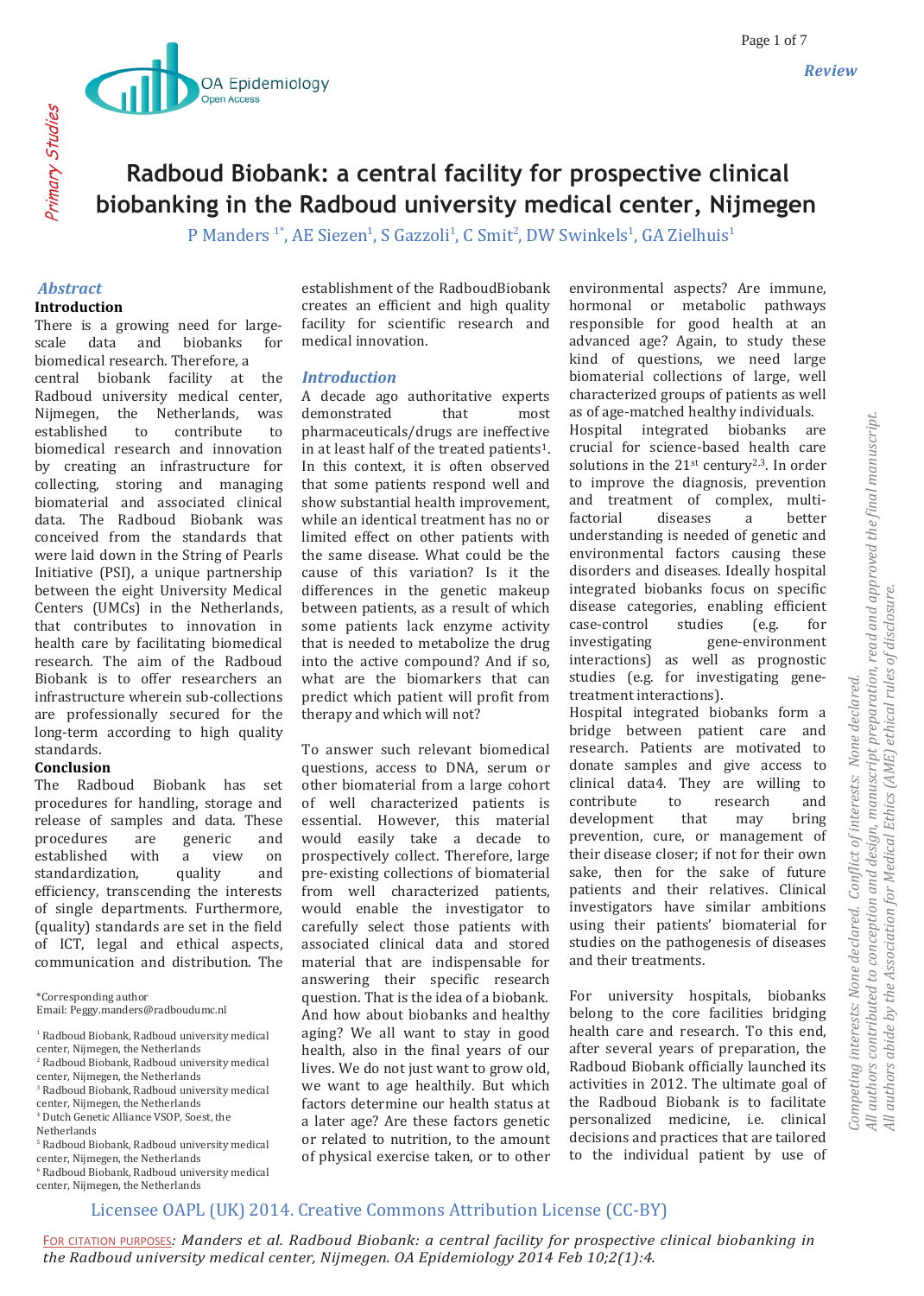

genetic or other information obtained from the patient's biomaterial.

In this article, the organizational, financial, legal and ethical aspects of the Radboud Biobank are described. Furthermore, the current paper gives insight into the procedures of the Radboud Biobank regarding collection and storage of biomaterial and associated clinical data.

#### *Discussion*

# **Basic principles along the lines of the String of Pearls Initiative**

The basic principles of the Radboud Biobank are: 1) Hospital wide activities, i.e. all disease groups and clinical departments are represented, 2) Patient inclusion is integrated in daily clinical practice, 3) Adherence to international quality standards, 4) Cooperation with other clinical biobanks to accomplish large collections, 5) Standardized and transparent procedures within the Radboud Biobank and connected biobanks, 6) Sustainability: independent of outside grants or sponsors and guaranteed for at least 15 years, 7) Open for every researcher with a good scientific idea within or outside the hospital, and 8) Patient representatives in the driver's seat.

In the execution of many of these basic principles the Radboud Biobank follows the guidelines, procedures and standards developed within the String of Pearls Initiative (PSI), a unique partnership between the eight University Medical Centers (UMCs) in the Netherlands. Since 2007, the eight UMCs based in the Netherlands have joined forces in PSI. This initiative aims to develop tools for high quality biobanking, hence a national cooperative infrastructure for collecting, storing and managing biomaterial and associated clinical data, where strictly defined procedures are established5.

# **Types of Clinical Biobanks within the Radboud Biobank**

Clinical ('hospital integrated') biobanks, defined as the systematic collection, storage and retrieval of biomaterial of well characterized patients, form the essential source for high quality clinical research. The Radboud Biobank comprises all types of collections, thus defined:

De novo biobanks: after careful appraisal of the scientific ambitions and the consequences for the choice of specific patient categories, prospective inclusion of new patients with explicit consent to donate additional biomaterial and associated data, on top of that obtained for diagnostics, for future research purposes;

Secondary use biobanks: left over material obtained in the diagnostic or therapeutic process, for which the patients did not object to secondary use for purposes of future research;

Clinical trials and non-experimental follow-up studies: material of patients participating with full informed consent in studies with a specific research purpose; after closure of the trial, consent may be requested to keep the remaining material for future research.

# **Organizational Model**

The Radboud Biobank is installed by the Board of Governors of the Radboud university medical center (Radboudumc) as part of the research infrastructure. It is a central facility for the Radboudumc, with guaranteed central support for at least 15 years. The Department of Laboratory Medicine hosts the Radboud Biobank, as a separate entity, servicing all departments of the UMC. All material and data is available for (local, national and international) research groups with good scientific ideas. All procedures and collections are published on the website6. A board of stakeholders (chaired by a patient representative) sets biobank policy and monitors the performance of the Radboud Biobank. This organizational model of the Radboud Biobank is depicted in figure 1.

#### **Business model**

The Radboud Biobank is established as an infrastructure to stimulate scientific medical research by contributors to the biobank and other researchers. The underlying business model is that research will profit much from the availability of a biobank, that meets the highest quality standards. Clinical departments cover all costs for the inclusion of patients (i.e. obtaining informed consent, biomaterial and associated clinical data), but the costs for organization, sample handling and (prolonged) storage are paid by the Radboud Biobank. Research groups using the samples and data pay a fee per sample, depending on the nature and quantity of the requested samples, and on the affiliation of the applicants (i.e. internal vs. external / noncommercial vs. commercial). In addition, a fixed administrative fee is charged for each delivery. All revenues are used as return of investment. With a 30% utilization rate (of all samples) after five years, the total income is estimated to be in balance with the total costs of the Radboud Biobank.

## **Ethical and legal issues**

The use of large epidemiological sample collections in genome research has raised numerous issues concerning the status of informed consent in re-using samples for purposes other than what they were originally intended for<sup>7</sup>. In order to deal with these issues for the Radboud Biobank the so called Research Ethics Committee-light (REClight) was installed.

The REC-light is a formal institutional review board with senior multidisciplinary expertise to review non-experimental studies using biomaterial with associated patient data. The purpose of the REC-light is to make decisions on the formal ethical assessment for i) the establishment of a sub-collection, at the start of a new initiative to collect biomaterial and associated clinical data from clinical patients for future scientific studies, and ii) each time a specific request is made for use of the material and the accompanying data in a specific research proposal. Criteria used for approval of applications are listed in table 1.

The committee deals with this ethical assessment of biobank related issues in a way that guarantees both quality (i.e.

# Licensee OAPL (UK) 2014. Creative Commons Attribution License (CC-BY)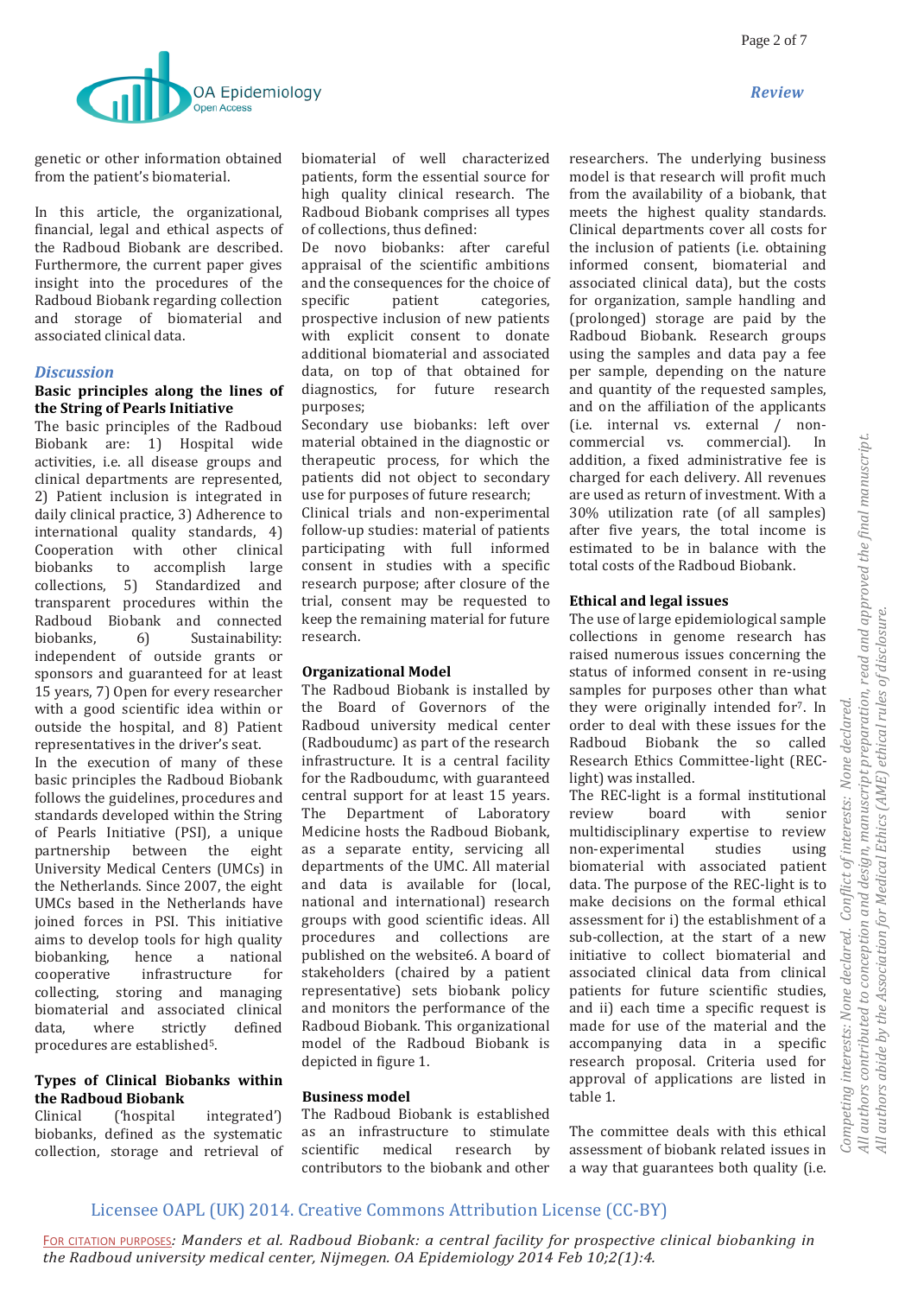

principles of Good Research Practice) and efficiency (i.e. high frequency of meetings, digital procedure). A positive assessment is followed by an immediate authoritative decision and fast delivery of the material to the researcher.

In general, patients are asked to give broad consent8,9. The biomaterial and associated clinical data that have been stored in the Radboud Biobank are released for research purposes only after being approved by the REC-light.

#### **Biomaterial**

The Radboud Biobank encompasses biomaterial, the related description of the patient of origin (disease-specific and phenotypic data) and the data subsequently collected (genotypic and gene expression data and biomarkers). Currently, a variety of biomaterials is stored in the Radboud Biobank. DNA is sampled and stored in all instances, but the specific collection of other materials depends on the category of disease. In 2017, we anticipate to have a collection of around 120 000 DNA samples, 110 000 plasma samples and 65 000 serum samples in the Radboud Biobank. Besides these sample types other materials, among which, urine, cerebrospinal fluid and tissue samples are stored. In specific cases other human body fluids (e.g. faeces, saliva) or microbiome DNA (i.e. from skin, throat, vaginal or faeces) are also anticipated to be incorporated in the biobank. The growth of the sample collection of the Radboud Biobank, differentiated by sample type, until 2017 is showed in Table 2. The anticipated total growth of the collection of the Radboud Biobank (number of inclusions) plus the number of deliveries is depicted in figure 2.

The Radboud will launch a catalogue that provides an overview of the collections of biomaterial and associated clinical data stored in the Radboud Biobank. This catalogue will disclose what type of material for which patients groups is included in the Radboud Biobank and available







**Figure 2:** Increase in number of inclusions versus number of deliveries. On average there will be 5 aliquots per included sample. square: number of inclusions (aliquots per year) rhom: number of deliveries (aliquots per year).

for biomedical research in the public domain. The catalogue of the Radboud Biobank will be available in the autumn of 2013.

The Radboud Biobank guarantees the privacy of the participants. Biomaterial and associated clinical data are stored using unique codes. The key connecting these codes to patient identifiers is kept by the owner of the sub-collection. The software package for the research database produces the unique code also noted on the application form accompanying the biomaterial. The Radboud Biobank laboratory technician enters the same code in the laboratory sample management

software system. Each month the Radboud Biobank functional manager synchronize the research database and the sample management system using study numbers. Pseudonymisation is considered necessary as hospital patient identifier are not considered to protect privacy sufficiently. For external use the identifiers of the Radboud Biobank are encrypted by a Trusted Third Party using TRES (Trusted Reversible Encryption Services)<sup>10</sup>.

*Competing interests: None declared. Conflict of interests: None declared.* 

declared.

None (

Competing interests:

Conflict of interests: None declared.

*All authors abide by the Association for Medical Ethics (AME) ethical rules of disclosure.*

All authors abide by the Association for Medical Ethics (AME) ethical rules of disclosure.

The collection of the samples takes place in the setting of routine clinical care. The clinical departments are responsible for this part of the biobanking process. Once a sample

# Licensee OAPL (UK) 2014. Creative Commons Attribution License (CC-BY)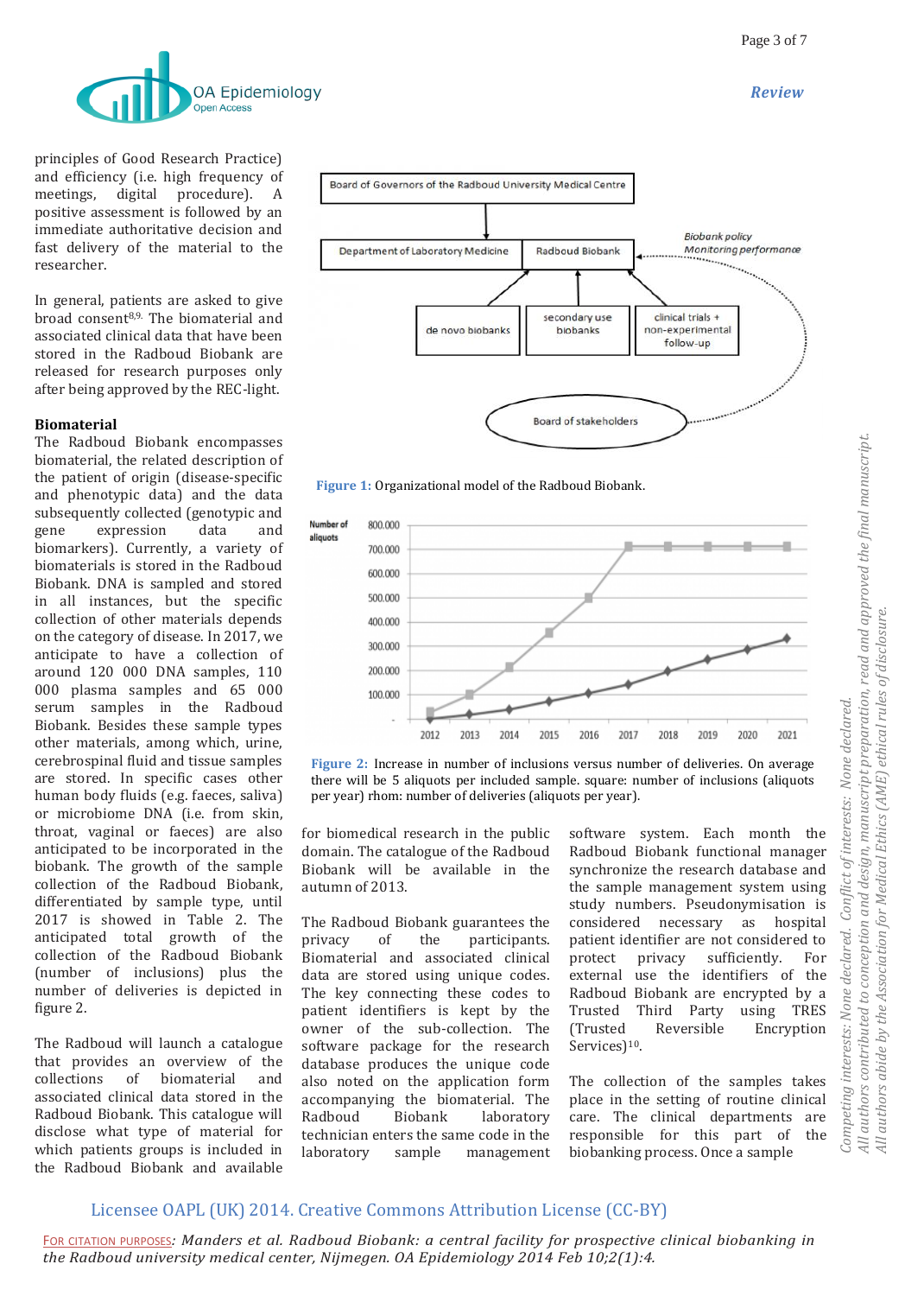

#### **Table 1: Criteria used by the REC-light<sup>1</sup>to test applications**

· *Applications from departments or research groups for membership of the Radboud Biobank*

o Scientific relevance in a specified domain of medicine. Foreseen contribution of biobank samples in the reduction of the burden of disease for future patients with this type of disease<sup>2</sup>;

- o Proper procedure for informed consent;
- o Minimal risks of the donation;
- o Appropriate governance of the biobank and the delivery procedures, including adequate measures for privacy protections.

· *Applications for use of the material and accompanying data of a biobank*

- o Scientific and clinical relevance of the study;
- o Proposal that fits the original aim (and informed consent) of the collection;
- o Validity of the study design and proposed analyses;
- o Relevance of the requested material (type, volume, numbers) for this study;
- o Expertise of the applicant and the organization for this study;
- o Appropriate measures for privacy protection.

#### <sup>1</sup>REC-light: Research Ethics Committee-light.

<sup>2</sup> Note that the purpose is defined necessarily broad, as no one can predict what future research questions will appear

arrives at the central sample reception of the Department of Pathology or Laboratory Medicine, responsibility for the material is transferred to the Radboud Biobank. Sample handling and storage, is performed according to standard operating procedures (SOPs) and summarized in table 3. These generic procedures are established in order to standardize sample collection and handling, and to guarantee a collection of samples of high and reproducible quality.

Note that according to these SOPs, patient plasma and serum samples are divided into 5 aliquots before storage at -80°C. For DNA, the SOP describes the storage at -20°C of both a stock solution and a normalized fraction  $(100 \text{ ng/µ})$ . Figure 3 shows the flow of the biomaterial and associated clinical data of new patients with explicit consent for the Radboud Biobank. Freezers of the Radboud Biobank are located in a central facility provided with real time XiltriX data logging, monitoring and alarm system (IKS international) and emergency power.

The laboratory sample management software system "ItemTracker" (ItemTracker Software Ltd., South

Nutfield, United Kingdom) is used to record all sample related data, such as storage location, sample type and characteristics. A subset of the data in this database will be made available to the applying researcher upon release of the samples.

#### **Clinical data**

To facilitate research leading to medical innovation, patient-related data are being collected. The department responsible for a specific sub-collection has defined a minimal dataset (MDS). This dataset comprises patient information collected in the context of routine daily clinical practice, among which are base-line data (history of the patient, the physical examination, diagnostic laboratories, imaging, pharmacy) as well as data obtained during the follow-up of the patient. Setting up a MDS requires a delicate balance between quality, comprehensiveness, and feasibility.

To facilitate follow-up, active connection to existing medical registries is sought. This includes, among others, connections to registries for vital status, cause of death, hospitalization, cancer diagnoses and pathology records $11$ .

The clinical research data management software system ProMISe (Dpt. of Medical Statistics, Section Advanced Data Management, Leiden University Medical Center, Leiden, The Netherlands) is used for storing all descriptive data in the Radboud Biobank12. This database has a web based interface which can be functionally customized to suit the various needs of the different subdomains. The interface allows authorized (multi center) sub-domain contributors to collect and store data through various means of input, for example direct data entry or bulk upload of data. Extensive reporting tools and quality checks are also at the disposal of the sub-domain data manager. Upon release of samples to an applicant, a subset of the corresponding clinical data is made available to the receiver, according to a previously agreed query and format. ProMISe and the organization which maintains and develops the system (section Advanced Data Management, Leiden University Medical Center), are NEN 7510 certified.

As mentioned above, figure 3 depicts the flow of the collected biomaterial and associated clinical data of patients who gave written consent for collection of samples for the Radboud Biobank.

#### **Donor representation**

In general, a large number of samples with the associated clinical data is needed to detect associations between genetic factors and a particular disease or disorder. Thus the effectiveness of a biobank depends on the enthusiasm and motivation of patients and patient organizations to contribute. Patients are the central focus of the Radboud Biobank and without their trust and participation it is impossible to establish a good collection. Therefore, we actively involve patients in the affairs of the Radboud Biobank. The chairman of the Radboud Biobank Policy Council represents the group of patient representatives (appointed by the Patient Council of University Medical Centers (CRAZ)), diseasespecific patient groups are involved in disease-specific research and a web

# Licensee OAPL (UK) 2014. Creative Commons Attribution License (CC-BY)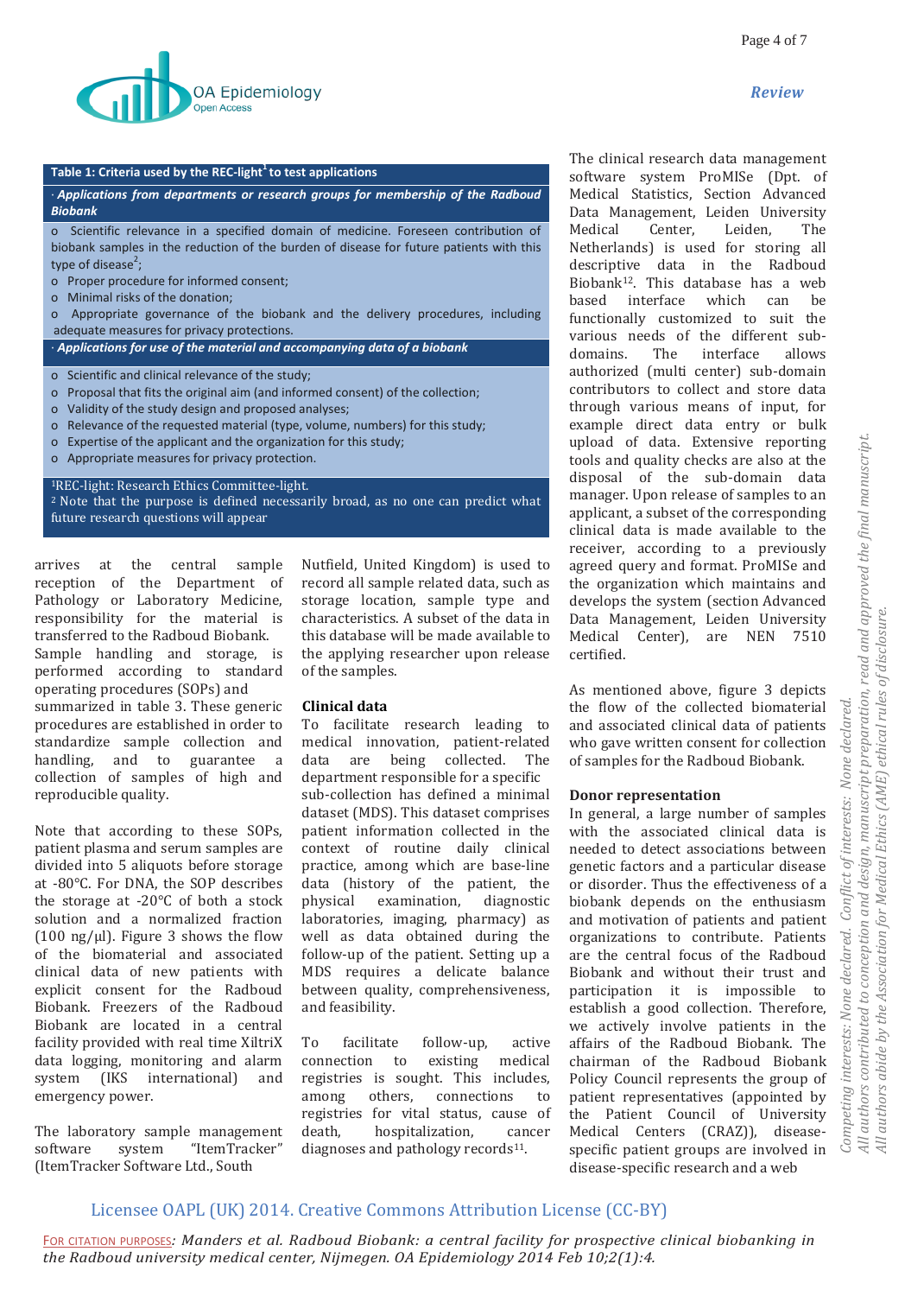

#### **Table 2: Predicted growth of sample collection of the Radboud Biobank, differentiated by sample type**

| Sample type <sup>1</sup>    | Total number of samples <sup>2</sup> |         |
|-----------------------------|--------------------------------------|---------|
|                             | 2013                                 | 2017    |
| DNA <sup>3</sup>            | 8,100                                | 120,000 |
| Plasma                      | 7,200                                | 110,000 |
| Serum                       | 4,500                                | 65,000  |
| Urine                       | 450                                  | 6,700   |
| Cerebrospinal fluid         | 450                                  | 6,700   |
| <b>Tissue</b>               | 90                                   | 1,500   |
| Microbiome DNA <sup>4</sup> | 875                                  | 13,000  |

<sup>1</sup>Core collection, in time more samples types will be stored.

 $2$ The total collection of aliquots stored is larger than the total number of samples because there will be on average five aliquots available per included sample. <sup>3</sup>Human isolated from leucocytes; for specific studies DNA will be isolated from saliva.

<sup>4</sup> Microbiome DNA: from skin, throat, vagina or faeces.

## portal is being prepared for donors of the Radboud Biobank (ELSI application, i.e. application about ethical, legal and social issues). Patients are also represented in the REC (-light).

## **Historical collections**

The Radboud Biobank was designed as a prospective, 'de novo' biobank for storage and dispensing of material and data from Radboud university medical center patients who explicitly give their consent for the collection of additional biomaterial for medical research and innovation.Several subcollections, however, were already established by different departments before the commencement of the Radboud Biobank. The Radboud Biobank has taken on the management of several of these historical collections. By inclusion of existing sub-collections in the Radboud Biobank these collections will improve in quality by adhering to the standards of the Radboud Biobank. This will create added value to the material currently stored in these existing sub-collections.

The Radboud Biobank also facilitates departments that want to store DNA and other material remaining after diagnostic and surgical procedures.

## **Some specific examples**

Within the context of the European Community (EC) 6th (Polygene) and 7th Framework (Promark and EuroTARGET) programs, the Comprehensive Center East in the Netherlands started to build a population-based biobank facility by means of the respective Polygene, Promark and EurTARGET projects. This biobank initially only included prostate and breast cancer patients but was later expanded to other types of cancer (bladder, melanoma, ovarian, kidney, lung, testicle, thyroid). This facility has already collected blood samples and data of more than 7 000 patients. The facility (blood samples only) has been used by the global research community in more than 40 high-impact publications<sup>13,14,15</sup>.

The department of Rheumatology started systematically collecting clinical data in a central database and storing plasma and serum from patients with rheumatoid arthritis in 1985. These data improved the understanding on optimal measurement of disease activity, and on parameters that are relevant to assess the response to medication. This latter sub-collection is a real showstopper, with a still increasing number of citations<sup>16</sup>. However, this scientific output is only the means to

the ultimate goal of the project, that is, to improve patient care.

Another example worth mentioning, is the collection 'hereditary colorectal cancer'. It started in 2008 as part of "the String of Pearls Initiative" to collect biomaterials (i.e. blood for DNA isolation, plasma and serum, intestinal biopsies and frozen and paraffinembedded sam-ples of healthy and cancerous tissue) plus associated clinical data. This sub-collection or "pearl" has already collected samples with data of more than 1,300 patients and is a treasure chest for future research to improve prevention, treatment and the quality of care for this specific group of patients $17$ .

Between 2003 and 2005, the Department of Laboratory Medicine in collaboration with the Departments of

General Internal Medicine, and Epidemiology and biostatistics, and 4 additional hospitals in the Netherlands collected data and samples from ≈250 Dutch patients with clinically detected HFE-related hereditary hemochromatosis (HH) and their  $\approx$  970 first degree relatives. To date, this collection provided information on the morbidity rate in these families and improved our insights on the determinants of iron accumulation and HH-related diseases<sup>18</sup>. More recently this collection still proved valuable by contributing to our understanding of the role of the circulating iron regulatory hormone hepcidin in the pathogenesis of iron accumulation in HH patients<sup>19</sup>.

In the year 2000 the Nijmegen Biomedical Study (NBS) was initiated among the inhabitants of the municipality of Nijmegen by the departments of Health Evidence, Clinical Chemistry, and Endocrinology of the Radboudumc in collaboration with the municipality of Nijmegen and the community health service of Nijmegen. Central research question was: 'What is the prevalence of certain risk factors, chronic diseases and genetic variations in the general population?' Goal of the study was to obtain a universal reference population

# Licensee OAPL (UK) 2014. Creative Commons Attribution License (CC-BY)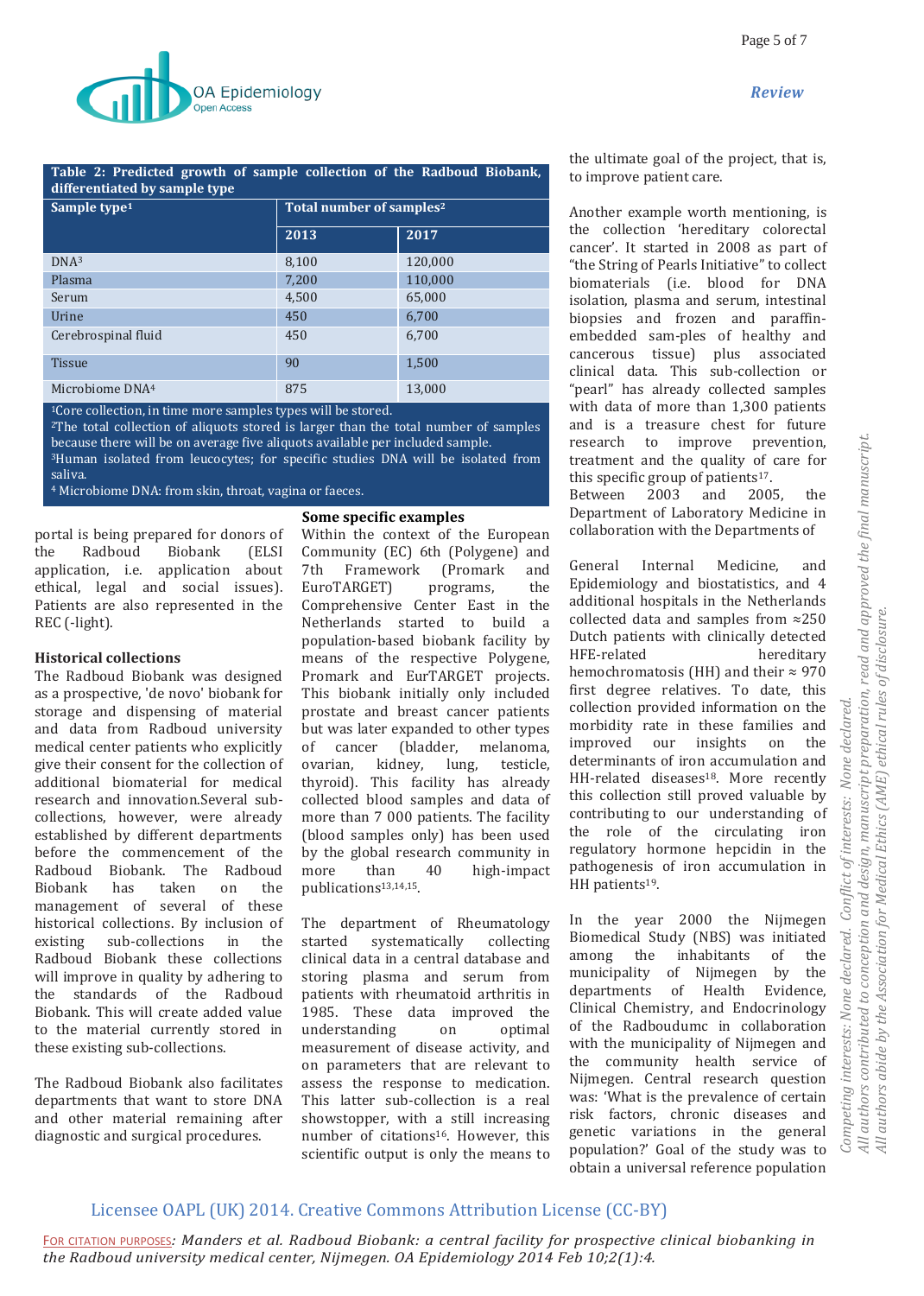

that can be efficiently used in a variety of medical studies. The Nijmegen Biomedical Study has resulted in a number of scientific peer reviewed publications<sup>20</sup>.

## **Publicity**

Biobanks are a powerful tool in the study of complex diseases. Inclusion of large numbers of patients is essential to obtain a better understanding of genetic and environmental pathways causing complex, multi-factorial diseases. However, most people have never heard of biobanks<sup>21</sup>. For sustainable biobanks with continued donor participation, it is crucial that the general public is well informed and committed to these activities. To this end, University Medical Centers should invest time and energy in public relations and (social) media contacts. On the Radboud Biobank website<sup>6</sup> information for both professionals and patients is available.

# *Conclusion*

This paper describes the design of the Radboud Biobank, unique in its provision of a large scale, hospital based comprehensive combination of high quality biomaterial and associated clinical data routinely collected in a professional and sustainable infrastructure. The aim of this biobank is to come to a large central biobanking facility, to enable scientific research which leads to medical innovations. These medical innovations comprise improved and personalized prevention, diagnostic and therapeutic strategies of both common and rare diseases.

The Radboud Biobank seeks quality at all levels, among which are clinical data, biomaterials, ICT, ELSI, logistics and procedures for delivery. Special attention is paid to quality assurance, standardization, and harmonization of the biomaterials.

The Radboud Biobank is tuned for international collaboration (international nomenclature) and biomaterials are available for good

| Table 3: Material specific agreements                                    |                                                                                                                                                   |  |
|--------------------------------------------------------------------------|---------------------------------------------------------------------------------------------------------------------------------------------------|--|
| Sample type <sup>1</sup>                                                 | <b>Summary</b>                                                                                                                                    |  |
| <b>DNA</b>                                                               | Concentration of the stock solution and normalized<br>fraction 100 ng/ $\mu$ L<br>Storage: -20°C                                                  |  |
| Plasma                                                                   | Time between sample collection and sample centrifugation:<br>within two hours<br>Storage: five aliquots of 0.5 ml at -80°C                        |  |
| Serum                                                                    | Time between sample collection and sample<br>centrifugation: within two hours<br>Storage: five aliquots of 0.5 ml at $-80^{\circ}$ C              |  |
| Urine                                                                    | Time between sample collection and storage of the<br>sample: within four hours<br>Storage: six aliquots of 0.9 ml at $-80^{\circ}$ C              |  |
| Cerebrospinal<br>fluid                                                   | Time between sample collection and sample handling: within<br>two hours<br>Storage: six aliquots of 0.5 ml at $-80^{\circ}$ C                     |  |
| <b>Tissue</b><br>Frozen                                                  | Immediately frozen after collecting the sample $(0.5 \text{ cm}^3)$<br>Storage: $-80^{\circ}$ C                                                   |  |
| Paraffin                                                                 | Immediately stored in formalin after collecting the sample<br>$(0.5 \text{ cm}^3)$ , afterwards embedded in paraffin<br>Storage: room temperature |  |
| <sup>1</sup> Core collection, in time more samples types will be stored. |                                                                                                                                                   |  |



**Figure 3:** The flow of biomaterial and associated clinical data of new patients for the Radboud Biobank. REC, Research Ethics Committee-light; ProMISe, the clinical research data management software system. Itemtracker, the laboratory sample management software system.

# Licensee OAPL (UK) 2014. Creative Commons Attribution License (CC-BY)